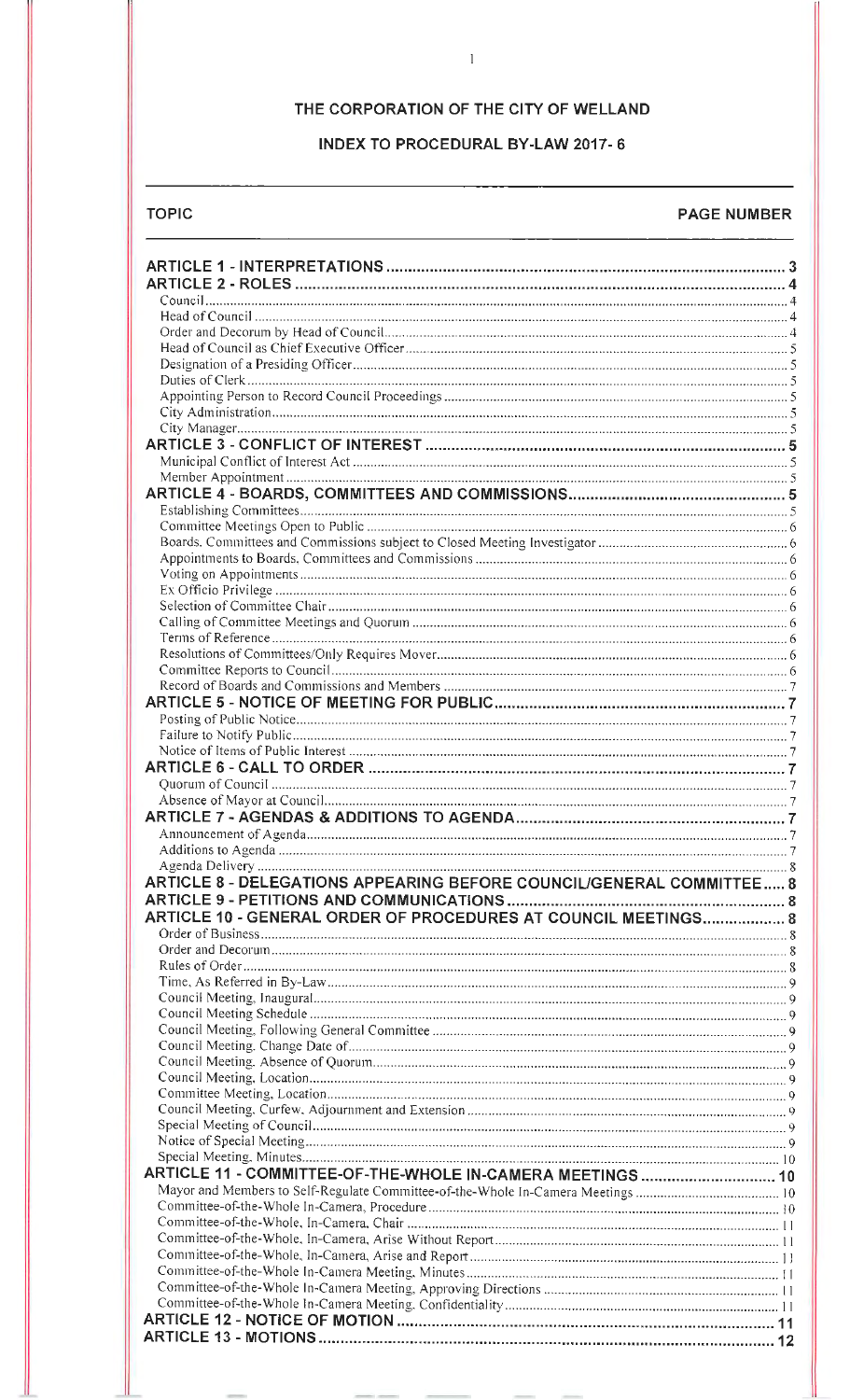| ARTICLE 17 - RECONSIDERATION OF A DEFEATED RESOLUTION OR BY-LAW  14             |  |
|---------------------------------------------------------------------------------|--|
| ARTICLE 18 - RESCINDING A RESOLUTION OR BY-LAW PASSED 15                        |  |
|                                                                                 |  |
|                                                                                 |  |
|                                                                                 |  |
|                                                                                 |  |
|                                                                                 |  |
|                                                                                 |  |
| Schedule "A" - Municipal Policy No. GOV-001-0002 - Delegations  16              |  |
| Schedule "B" - Order of Business for Regularly Scheduled Meetings of Council 18 |  |
|                                                                                 |  |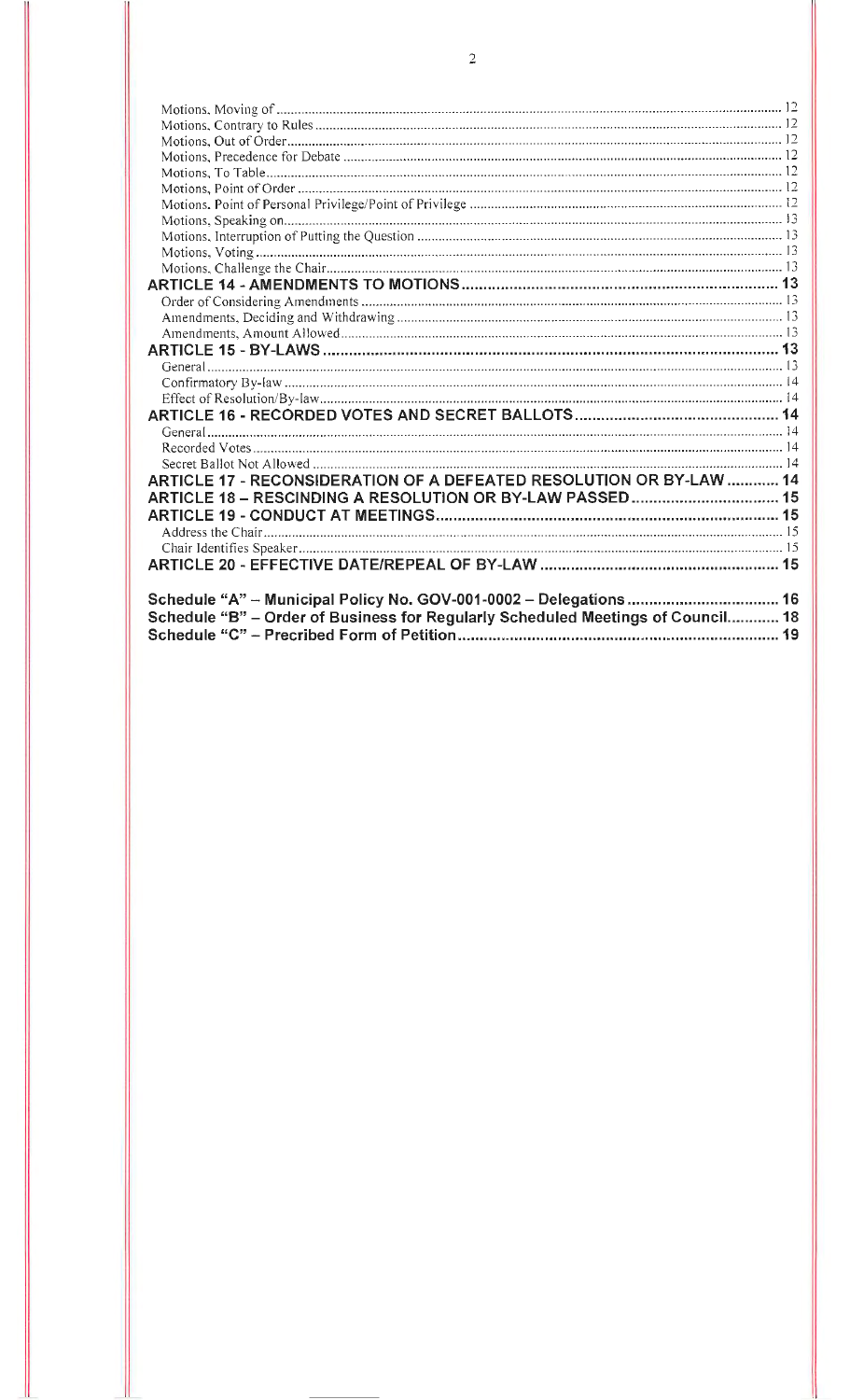#### **THE CORPORATION OF THE CITY OF WELLAND**

#### **BY-LAW NUMBER 2017** - **6**

#### **BEING A BY-LAW TO GOVERN THE PROCEEDING AND CONDUCT OF COUNCIL AND THE COMMITTEES THEREOF AND TO REPEAL BY-LAW 2013-126**

WHEREAS **section 238** of the **Municipal Act, S.O. 2001, c. 25,** as amended (hereinafter referred to as **"Municipal Act, 2001"),** provides that every municipality and local board shall pass a procedure by-law for governing the calling, notice, place and proceedings of meetings, inter alia;

AND WHEREAS Council deems it necessary and advisable to establish rules governing the order and procedure of the Council and its Committees to comply with the said **Municipal Act, 2001.** 

NOW THEREFORE THE MUNICIPAL COUNCIL OF THE CORPORATION OF THE CITY OF WELLAND ENACTS AS FOLLOWS:

#### **ARTICLE 1** - **INTERPRETATIONS**

# 1.1 **In this By-law,**

- (a) "Chair" means the Mayor or person presiding over the meeting;
- (b) "City" means The Corporation of the City of Welland;
- (c) "City Manager" means the Chief Administrative Officer of the City;
- (d) "Clerk" means the Clerk of The Corporation of the City of Welland;
- (e) "Committee" means any advisory or other committee, subcommittee or similar entity of which at least 50 per cent of the members are also members of one or more councils or local boards;
- (f) "Committee-of-the-Whole" means all Members of Council present at a meeting sitting in Committee;
- (g) "Committee-of-the-Whole In-Camera" means the same as Committee of the Whole except that all or some members of staff, media and/or public are excluded;
- (h) "Confirmatory by-law" means a by-law that is passed to authorize the proceedings and actions of Council at its meetings and to authorize the execution of agreements and documents related to said meetings;
- (i) "Council" means the Council of The Corporation of the City of Welland;
- $U($ ) "Councillor $(S)$ " means a Member $(S)$  of Council;
- (k) "Defer" means to postpone discussion on a motion until a specific meeting date, time and/or place; a motion to defer is not debatable except for reasons of the appropriateness of the date, time, and place for the matter to come back for deliberation;
- (I) "General Committee" means Members of Council acting as a standing committee to Council, operating through Corporate Services and Integrated Services;
- (m) "Head of Council" means the Mayor;
- (n) "In-camera meeting" means meetings closed to the public under authority of the **Municipal Act, 2001;**
- (o) "Investigative Officer" means a person or agency appointed by Council to investigate complaints where an abuse of a closed meeting procedure is perceived;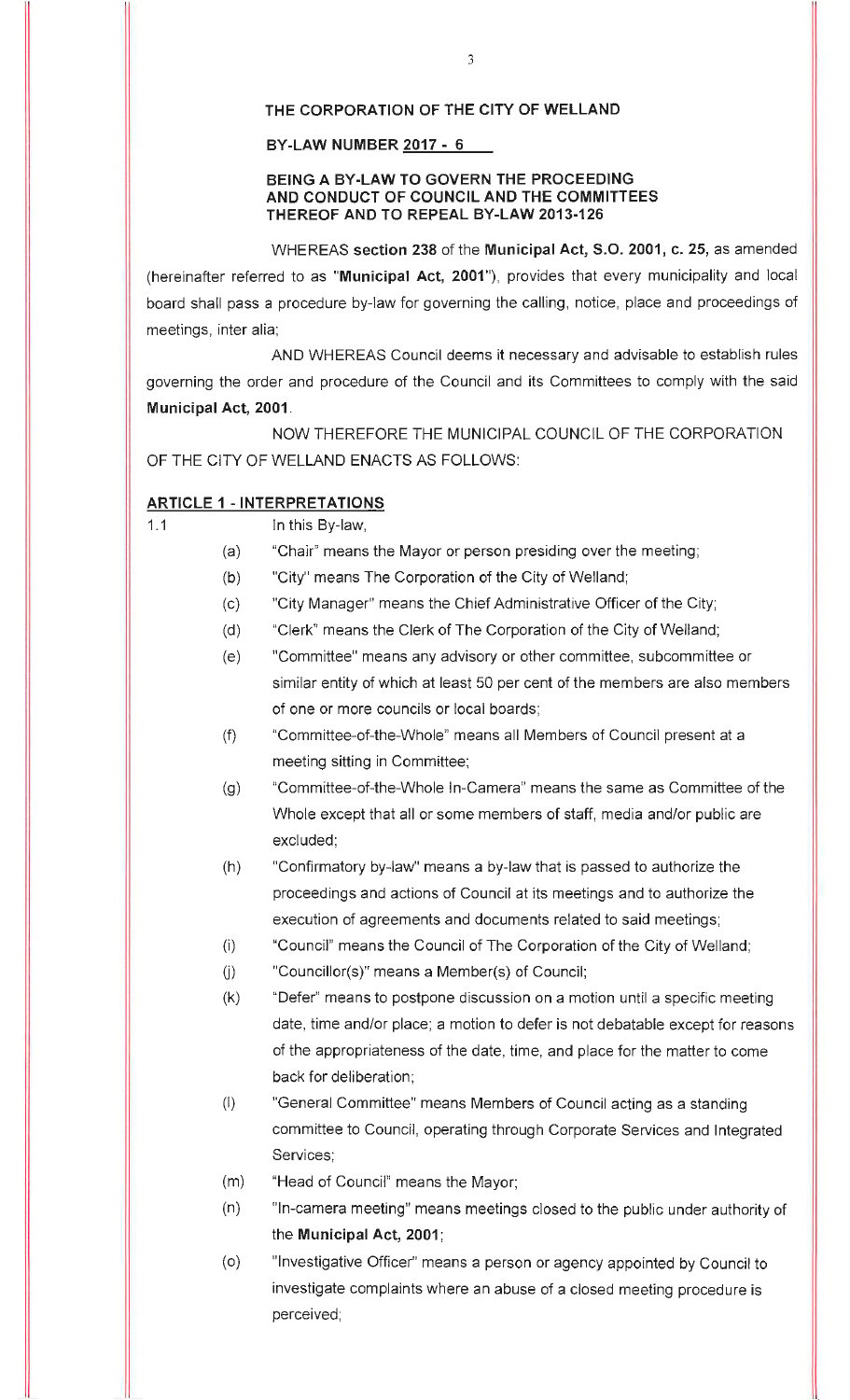- (p) "Mayor" means the Head of Council;
- (q) "Member" means a Member of the Council of The Corporation of the City of Welland;
- (r) "Petition" means a document addressed to the Council of the City of Welland that contains the printed name and address and signature of the petitioner, is legible, produced in ink, and contains on each page a clear description of the matter being brought forward and that the petition once submitted to the Clerk becomes a record that is publicly available. (see prescribed form of Petition attached hereto as Schedule "C");
- (s) "Point of Order" may be called to bring attention to:
	- (i) any breach of the Rules of Order of Council; or
	- (ii) any defect in the constitution of any meeting of the Council; or
	- (iii) the use of improper offensive or abusive language;
	- (iv) notice of the fact that the matter under discussion is not within the scope of the proposed motion; or
	- (v) any other informality or irregularity in the proceeding of Council.
- (u) "Point of Personal Privilege/Point of Privilege" relates to all matters affecting the rights of Members, both as individuals and as a Council and is regarded as the Member's right to correct inaccuracies or explain circumstances they believe affect themselves adversely or reflect improperly upon Council as a whole.
- (v) "Presiding Officer" means a person appointed by the Members present at a Council meeting in the event the Mayor and Vice-Mayor are not in attendance within fifteen (15) minutes after the hour appointed for the Council meeting;
- (w) "Recorded Vote" means the recording by the Clerk of the name and vote of every Member present on any matter or question;
- (x) "Refer" means to send a matter to a specific committee, staff, or other appropriate body requesting further information or for review and comment; a motion to refer is not debatable except for reasons of the appropriateness of the referral including to whom the matter is being referred and why;
- (y) "Vice Mayor" means a Member of Council appointed by by-law, in each year, with the consent of the Head of Council to act in place of the Head of Council on any body, other than on the council of another municipality, of which the Head of Council is a member by virtue of being Head of Council, in accordance with **section 226** of the **Municipal Act, 2001.**

#### **ARTICLE 2 - ROLES**

#### **Council**

2.1 Council shall comply with the statutory roles as prescribed in **section 224** of the **Municipal Act, 2001.** 

#### **Head of Council**

2.2 The Head of Council shall comply with the statutory roles as prescribed in **sections 225** and **241of** the **Municipal Act, 2001.** 

#### **Order and Decorum by Head of Council**

2.3 The Head of Council shall preserve order and decorum at Council Meetings and decide matters of order subject to an appeal to the Council.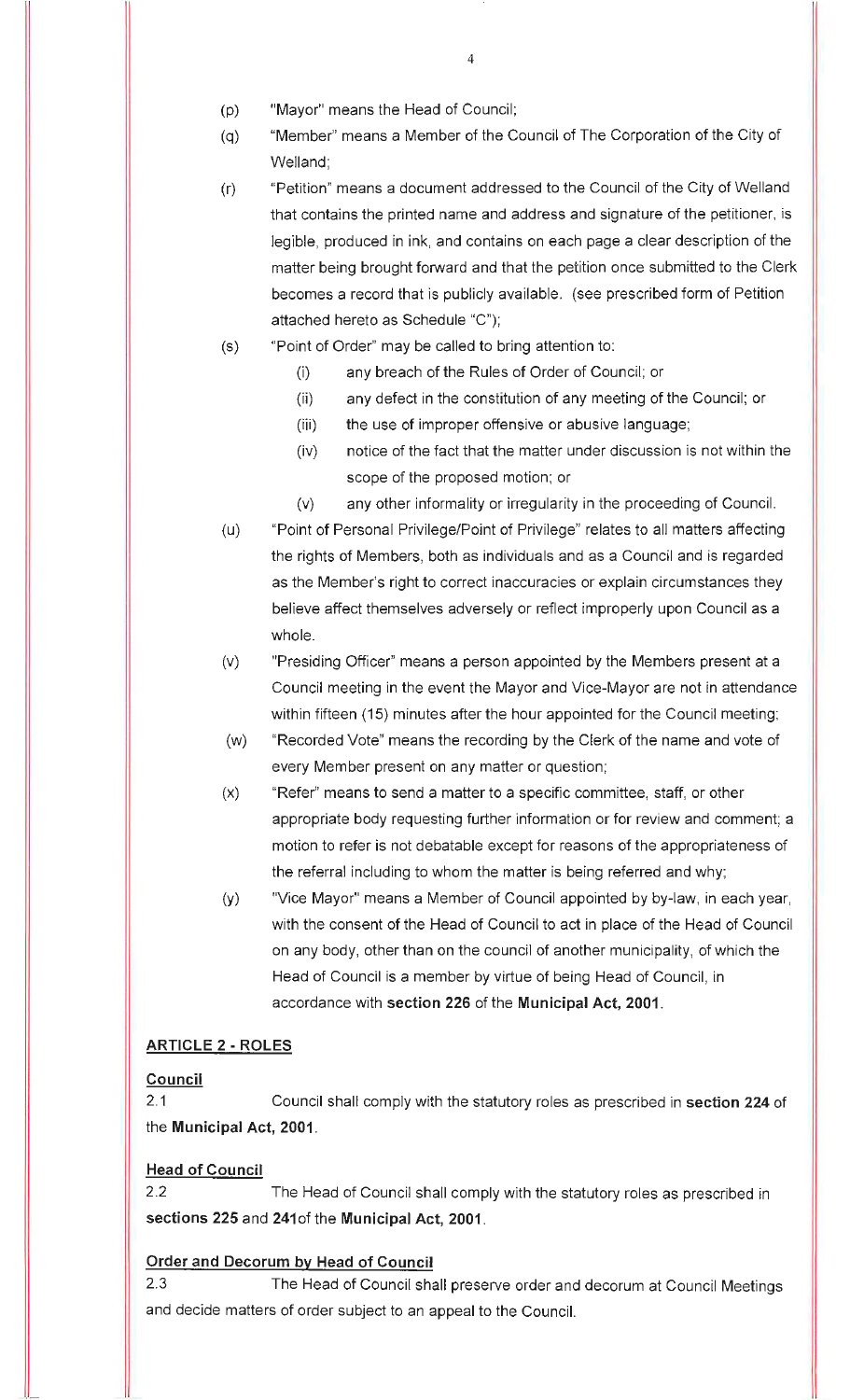#### **Head of Council as Chief Executive Officer**

2.4 In addition to the duties prescribed in section 2.2 hereof, the Head of Council, when acting as chief executive officer of the municipality, shall comply with **section 226.1** of the **Municipal Act, 2001 .** 

## **Designation of a Presiding Officer**

2.5 The Head of Council may consent to the designation of a Member of Council, to preside at meetings of Council, as authorized by **section 238(4)** of the **Municipal Act, 2001 .** 

#### **Duties of Clerk**

2.6 The Clerk shall comply with the provisions of **section 228(1)** of the **Municipal Act, 2001.** 

### **Appointing Person to Record Council Proceedings**

2.7 The Clerk may appoint a person in accordance with **section 228(4)** of the **Municipal Act, 2001,** who shall have charge of recording the proceedings of Council or Committees. Such appointee or secretary to Committee shall comply with **section 228(1)** of the **Municipal Act, 2001,** as practical as possible, in the same manner as the Clerk.

### **City Administration**

2.8 Officers and employees of the City shall comply with **section 227** of the **Municipal Act, 2001.** 

### **City Manager**

2.9 In accordance with **section 229** of the **Municipal Act, 2001,** the City may appoint a City Manager who shall comply with said section.

## **ARTICLE 3** - **CONFLICT OF INTEREST**

## **Municipal Conflict of Interest Act**

3.1 That subject to the **Municipal Conflict of Interest Act, R.S.O. 1990, c.M.50, as amended,** if a Member has any pecuniary interest, direct or indirect, in any matter, he or she shall, as soon as practicable after the commencement of any meeting at which the matter is being considered, disclose his or her interest and shall not take part in the discussion or vote on any question with respect to such matter, and such disclosure of interest shall be duly noted in the minutes.

#### **Member Appointment**

3.2 No Member shall vote on any by-law appointing him or her to any office, nor for the provision of his or her remuneration for any service to the Corporation. This does not apply to allowance for attendance at meetings of the Council or its Committees or for traveling or other expenses of the Members.

#### **ARTICLE 4 - BOARDS, COMMITTEES AND COMMISSIONS**

4.1 Council may at its discretion, establish boards, committees and commissions to exercise any power under any Act with respect to the affairs or purposes of one or more municipalities, or task under the general affairs of one or more municipalities; and, shall determine what responsibilities and duties shall be assigned.

## **Establishing Committees**

4.2 There shall be established annually at the first meeting of Council, or as soon thereafter as is convenient, as many standing or special committees of Council as Council deems necessary, and Council shall also make, at such meeting, any necessary appointments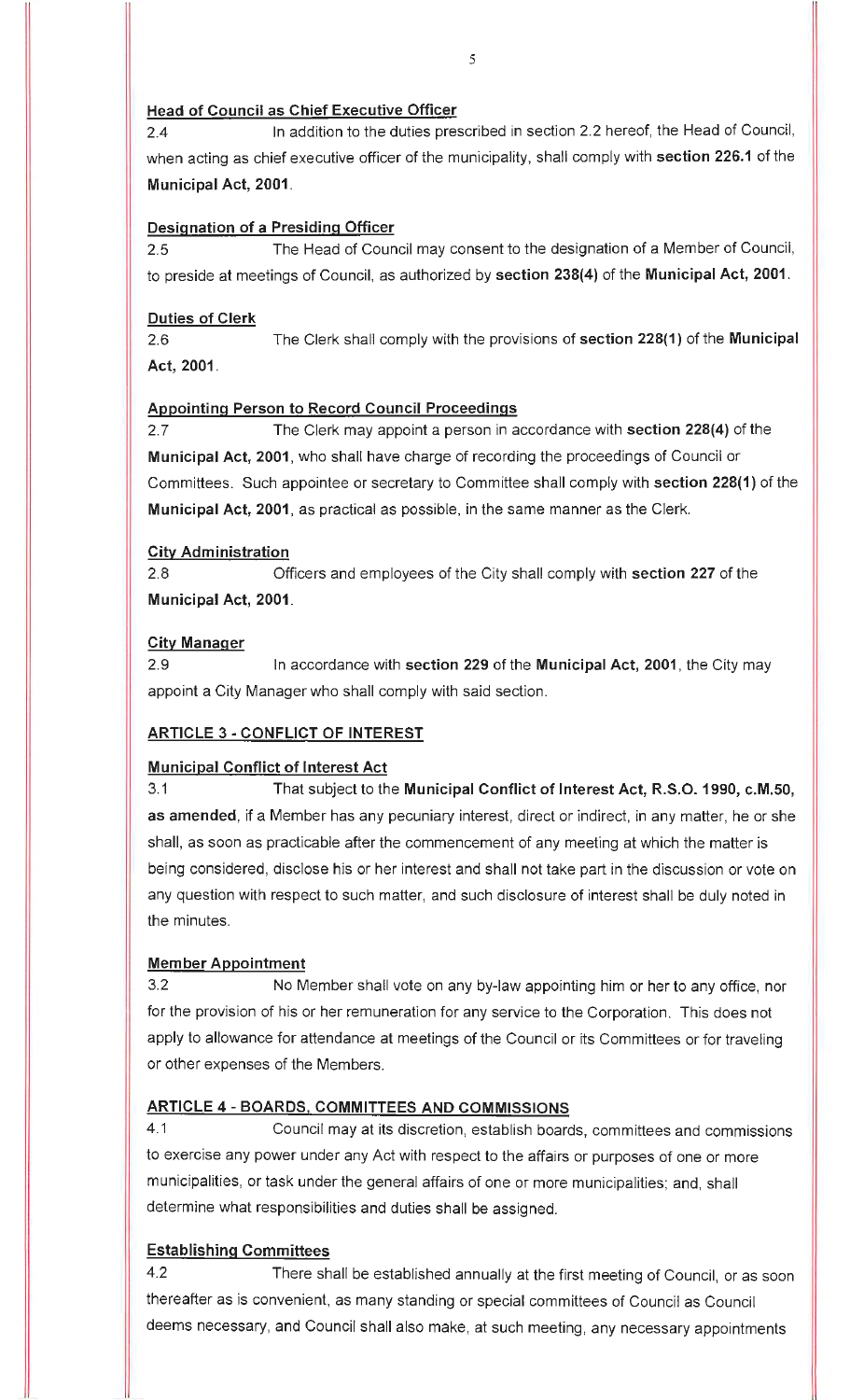to such boards, committees, commissions, Committee/Court of Revision, Committee of Adjustment, or any special purpose body as is required by statute or otherwise.

#### **Committee Meetings Open to Public**

4.3 All boards, committees and commissions established by Council shall have meetings open to the public, unless otherwise permitted by legislation or this by-law to be closed to the public.

#### **Boards, Committees and Commissions subject to Closed Meeting Investigator**

4.4 Boards, committees and commissions which by definition under the **Municipal Act, 2001,** and established by Council, may hold a portion of their meeting closed to the public, only in accordance with **section 239** of the **Municipal Act, 2001.** 

### **Appointments to Boards, Committees and Commissions**

4.5 Appointments to boards, committees and commissions shall be by resolution of Council.

## **Voting on Appointments**

4.6 In all resolutions for the appointment of any person to any body that is subject to Article 4, the candidates shall receive a majority of the votes of all Members present and voting.

## **Ex Officio Privilege**

4 .7 The Mayor shall be a member, ex officio, of every committee of Council with the same rights as other Members. In absence of the Mayor and on the Mayor's direction, the Vice Mayor or another Member may exercise this ex officio privilege in order to achieve a quorum for a standing committee.

## **Selection of Committee Chair**

4.8 Where the membership of a committee of Council is less than the total membership of Council, the Chair of the committee will be selected by the committee, unless noted otherwise.

## **Calling of Committee Meetings and Quorum**

4.9 Every standing or special committee shall meet at the call of the Chair thereof, in order to report on or consider all matters referred to it, and a majority of the members of the committee shall constitute a quorum, unless otherwise stated by Council resolution.

## **Terms of Reference**

4.10 **Terms of Reference for boards, committees and commissions including** policies, shall be established by motion of Council or by By-law where appropriate.

## **Resolutions of Committees/Only Requires Mover**

4.11 To expedite the proceedings of a committee meeting, a resolution need only be duly moved by a member of the committee and not seconded in order for the resolution to be discussed and considered.

## **Committee Reports to Council**

4.12 A committee that wishes to report to Council may request, through the Chair of the committee or the staff liaison, that the Clerk add the committee report to the agenda of an upcoming meeting. A copy of the report, including any recommendations being made by any committee to Council, shall be submitted to the Clerk no later than 4:00 p.m. on the Tuesday of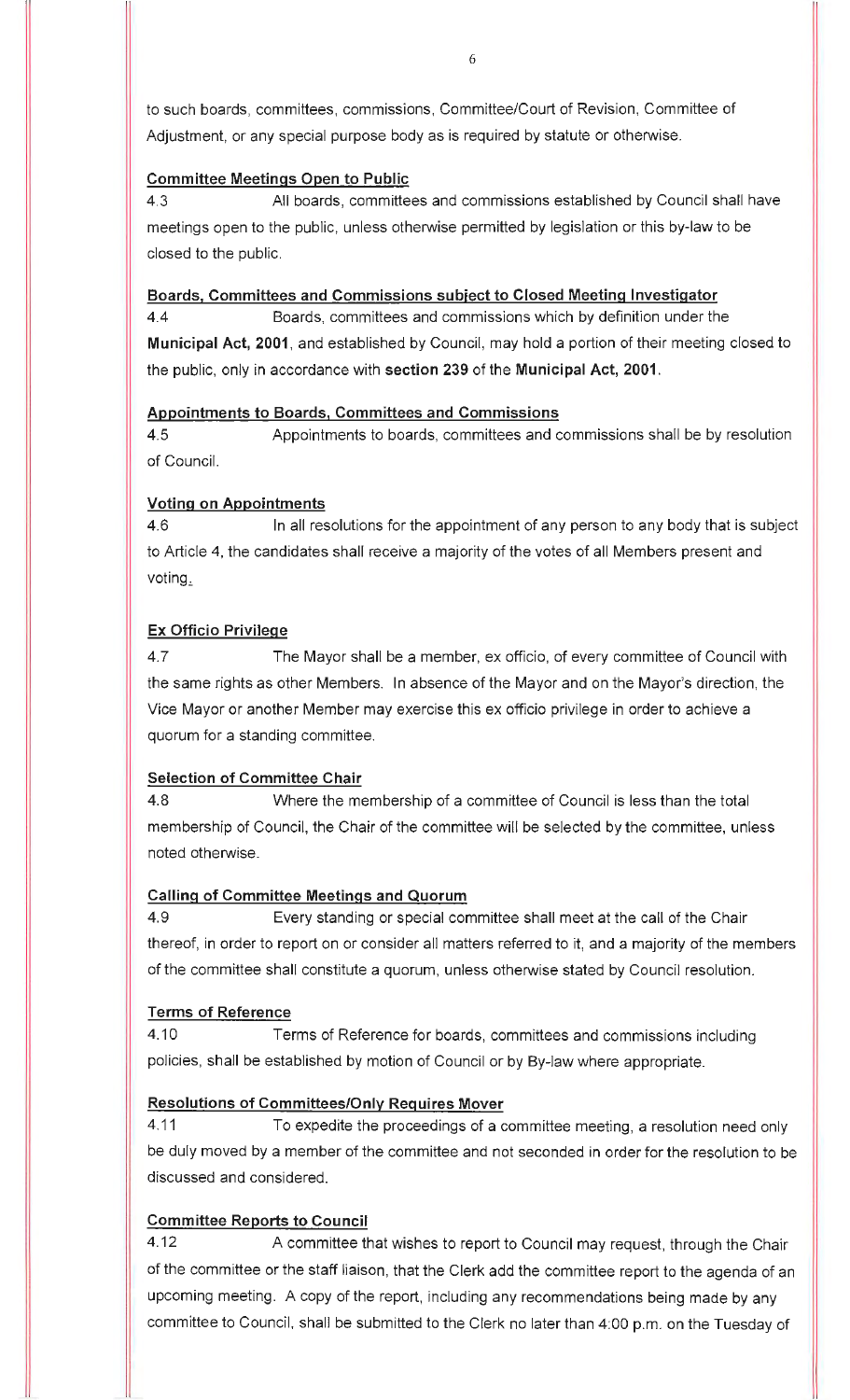the week prior to the meeting. Committees are permitted fifteen (15) minutes for their report to Council.

### **Record of Boards and Commissions and Members**

4.13 The Clerk shall keep a record of all boards, committees and commissions in place and the members elected to each such board, committee and commission.

## **ARTICLE 5- NOTICE OF MEETING FOR PUBLIC**

5.1 Notice of Council Meetings and General Committee Meetings, and all other Committees of Council Meetings for public information shall consist of posting of notification of meeting on the City of Welland's website, together with posting of notification of meeting on the public bulletin board located within the Civic Square, at least 24 hours prior to the date of the meeting. For the purpose of this article, a Committee of Council is defined as a committee where the majority of the committee members are also members of Council.

### **Posting of Public Notice**

5.2 Notice for public information of Special Council Meetings will be posted as soon as practical.

## **Failure to Notify Public**

5.3 Failing to notify the public does not constitute improper meeting notice, and such notification is a courtesy for accountability and transparency purposes.

### **Notice of Items of Public Interest**

5.4 The above notwithstanding, the Corporation shall give notice for specific items of public interest to be considered at Council meetings, in accordance with its Public Notice By-law Number 2013 - 127.

## **ARTICLE 6 - CALL TO ORDER**

## **Quorum of Council**

6.1 As soon after the hour fixed for the meeting, as there shall be quorum present, the Mayor shall take the Chair and call the Members to order. A majority of the Members shall constitute a quorum.

#### **Absence of Mayor at Council**

6.2 If the Mayor does not attend within 15 minutes after the time appointed, the Vice Mayor shall preside until the arrival of the Mayor. Or, if both the Mayor and Vice Mayor do not attend within the above mentioned time, the Clerk shall call the meeting to order and the Council shall appoint one of its Members to preside as the Presiding Officer.

## **ARTICLE 7 - AGENDAS & ADDITIONS TO AGENDA**

#### **Announcement of Agenda**

7.1 Immediately after the Mayor calls the meeting to order, he/she shall announce the business before Council as contained in the agenda, and the Clerk shall announce additions or deletions.

## **Additions to Agenda**

7.2 Any additions to the agenda of the regular meeting of Council or a Special Meeting of Council made less than twenty-four (24) hours prior to the meeting of Council shall require unanimous consent of the Members present. Unanimous consent is deemed to have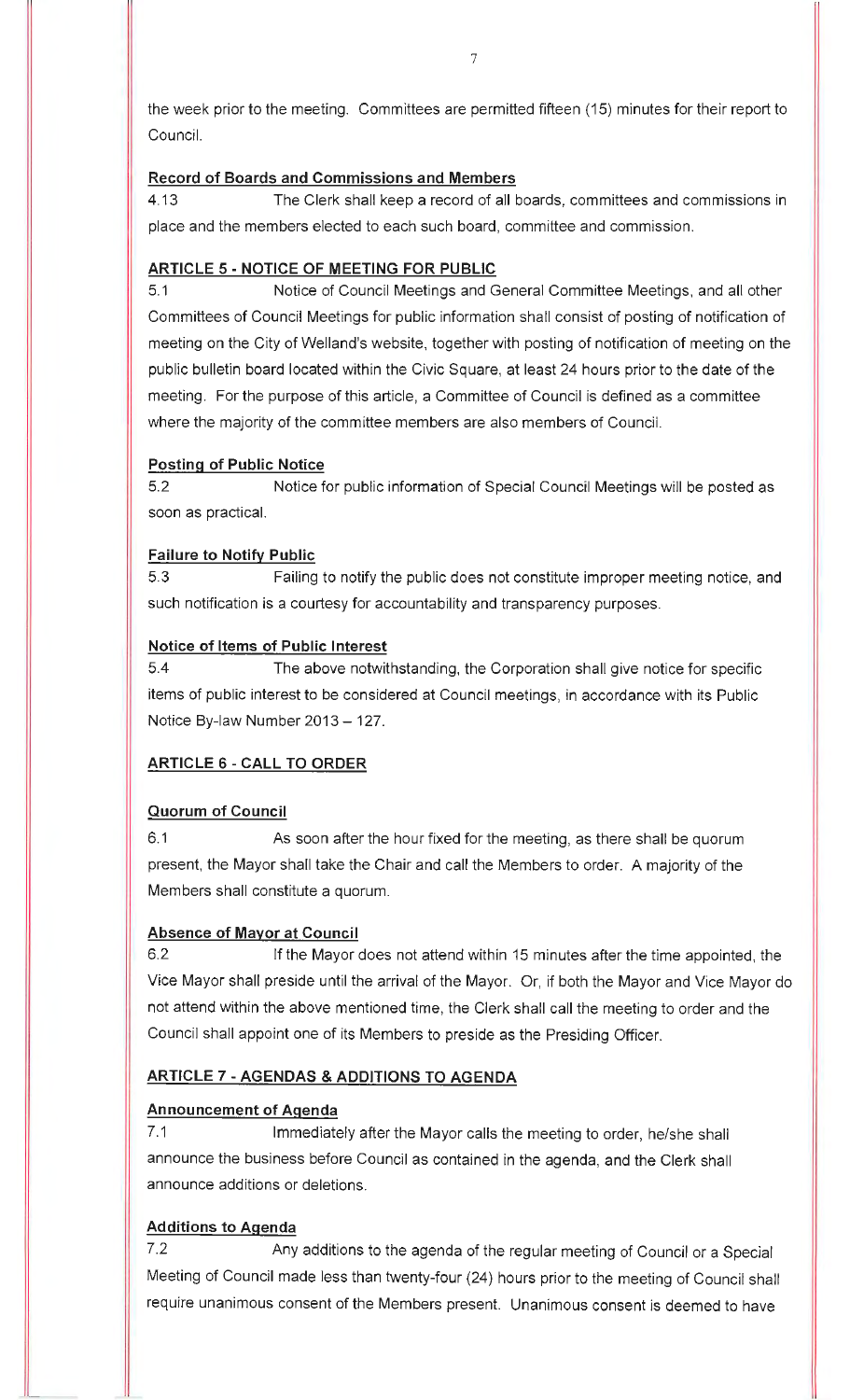been given if no objection is made by any Member after the items have been announced by the Clerk.

#### **Agenda Delivery**

7.3 Copies of such agenda containing minutes, communications, by-laws or reports shall be prepared and delivered to the Mayor, the Members and the City Manager, at least 24 hours before any regular meeting of Council.

### **ARTICLE 8** - **DELEGATIONS APPEARING BEFORE COUNCIL/GENERAL COMMITTEE**

8. 1 Delegations shall only be permitted to appear at General Committee meetings, unless the delegation wishes to speak in regard to a matter on a Council agenda, whereby that delegation shall be permitted to appear at the Council Meeting subject to the provisions of this By-law.

8.2 Any delegations appearing before Council/General Committee shall be heard at the time they are to appear, as shown on the agenda, or with the consent of Council/General Committee to change the order of Delegations, and shall comply with the rules contained in Municipal Policy No. GOV-001-0002, Delegations to Council/General Committee, attached hereto as Schedule "A".

8.3 Questions of clarification related to matters presented by delegations are permitted in accordance with Schedule "A". Members are not permitted to debate matters presented by delegations with the presenters, who are guests before Council/General Committee. During Delegations, Members are required to comply with section XI of the Code of Conduct for Members of Council - City of Welland.

8.4 Where there is an avenue for public input (i.e. Public Meeting, Public Open House, Letters of Support/Objection, Hearing, etc.) and those avenues have already been exhausted, no Delegations will be permitted on a matter that is now before Council for deliberation and decision.

## **ARTICLE 9** - **PETITIONS AND COMMUNICATIONS**

9.1 Petitions and communications alike shall be delivered to the Clerk, addressed to Mayor and Council, and shall be added to the next regularly scheduled meeting of Council. Such Petitions and communications must be received no later than seven (7) days prior to the next regularly scheduled meeting of Council, otherwise it shall be placed on the following Council agenda. Petitions must be in the prescribed form as set out in Schedule "C" attached hereto and forming part of this by-law to be a valid Petition.

## **ARTICLE 10 - GENERAL ORDER OF PROCEDURES AT COUNCIL MEETINGS**

## **Order of Business**

10.1 The order of business for regularly scheduled meetings of Council will be as set out in Schedule "B" attached hereto.

## **Order and Decorum**

10.2 The Chair shall preserve order and decorum at meetings and decide matters of order, subject to an appeal to the Council.

## **Rules of Order**

10.3 In all cases not provided for by these rules, in the proceedings of Council or in Committee, the Rules of Order by Bourinot shall be followed, as well as the Rules of Order and Parliamentary Procedure Speed Wheel, copyrighted by William Doherty.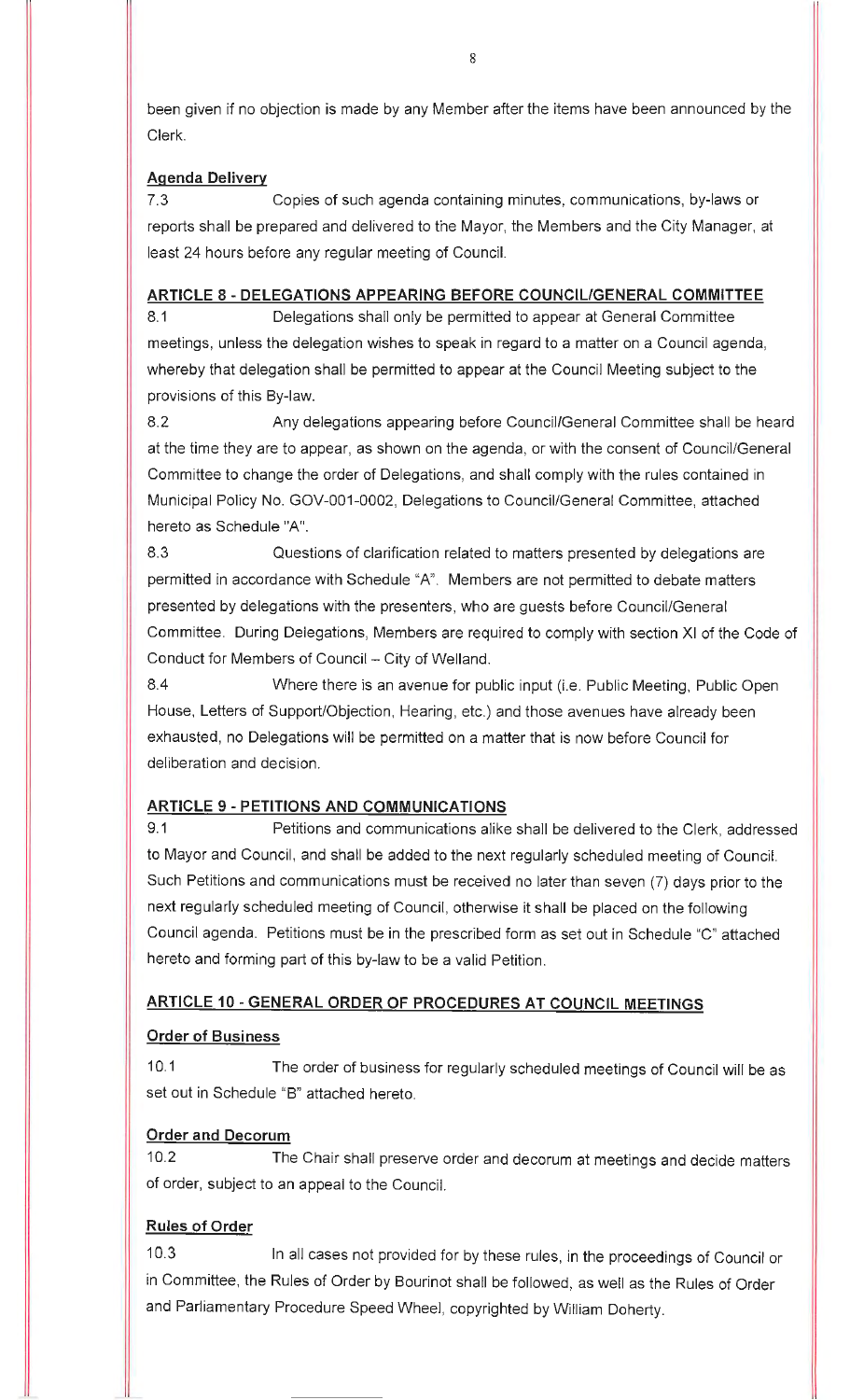#### **Time, As Referred in By-Law**

10.4 Whenever any time is referred to in this by-law, the same shall be Eastern Standard Time or Daylight Savings Time, whichever shall be in effect in the municipality at any particular time.

### **Council Meeting, Inaugural**

10.5 In the first year of the term of office of a new Council of The Corporation of the City of Welland, an inaugural Council meeting shall be held on the first Monday in December at 7:00 p.m.

### **Council Meeting Schedule**

10.6 Subsequent to the inaugural meeting, the Council shall meet on the first and third Tuesday of each month in the year at 7:00 p.m.

### **Council Meeting, Following General Committee**

10.7 In addition, Council may meet following the General Committee Meetings, whenever they occur, to ratify all or part of the recommendations related to the General Committee and to consider any by-laws related thereto.

### **Council Meeting, Change Date of**

10.8 Nothing in this section shall prevent Council from changing the date of any regular Council meeting, if such change is made by resolution duly passed at a Council meeting preceding the meeting which is to be changed.

### **Council Meeting, Absence of Quorum**

10.9 In absence of a quorum the meeting shall be adjourned, and any question under consideration keeps its place on the agenda for the next sitting.

## **Council Meeting, Location**

10.10 All meetings, including the inaugural meeting of Council shall be held in the Council Chambers at Civic Square, unless due to an emergency or for any other reason, the Council decides otherwise.

#### **Committee Meeting, Location**

10.11 Committee meetings shall be held in locations suitable to the needs of the Committee.

#### **Council Meeting, Curfew, Adjournment and Extension**

10.12 The Council meeting shall adjourn at 11 :00 p.m. and one extension of Curfew of one-half hour duration may be granted if Council agrees by 2/3 majority vote.

## **Special Meeting of Council**

10.13 Whenever a special meeting of Council is required, it may be called by the Mayor, or upon receipt of a Petition in writing outlining the purpose for the meeting and signed by a majority of all the Members and presented to the Clerk. Only those matters listed on the Special Council agenda shall be discussed.

## **Notice of Special Meeting**

10.14 Notice of a Special Council meeting shall be made in writing calling such meeting and shall include the agenda which outlines the intention to consider only the matters contained therein, subject to section 7.2. Notice shall be delivered to each Member not less than twenty-four (24) hours prior to the time set for such meeting.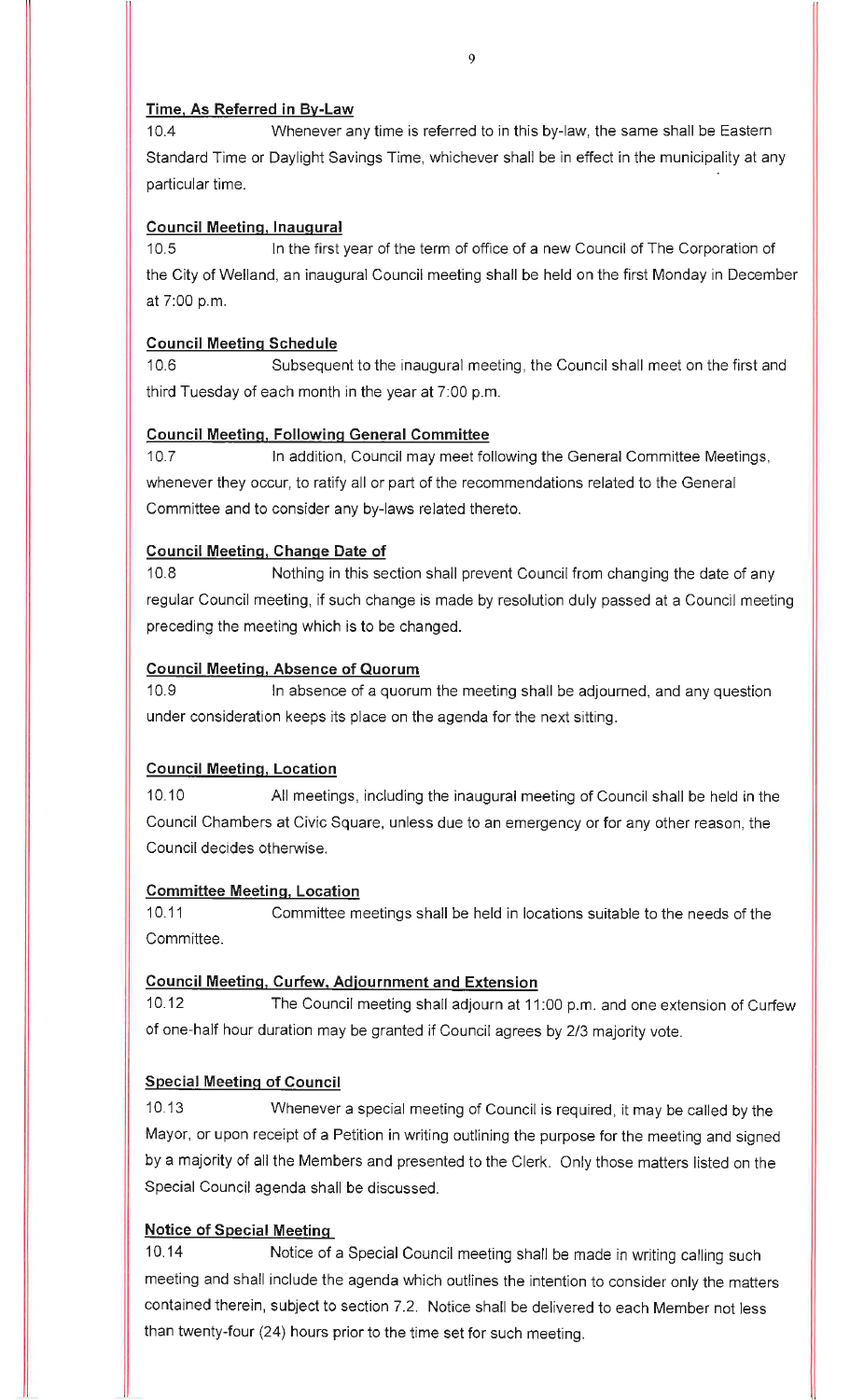#### **Special Meeting, Minutes**

10.15 The Clerk shall, within seven (7) business days after the date of such special meeting send to every Member who was absent, upon request, a copy of the minutes of such special meeting.

#### **ARTICLE 11 - COMMITTEE-OF-THE-WHOLE IN-CAMERA MEETINGS**

11 .1 Pursuant to **section 239** of the **Municipal Act, 2001,** all meetings shall be open to the public except as provided herein. A meeting or part of a meeting may be closed to the public if the subject matter being considered is:

- (a) the security of the property of the municipality or local board;
	- (b) personal matters about an identifiable individual, including municipal or local board employees;
- (c) a proposed or pending acquisition or disposition of land by the municipality or local board;
- (d) labour relations or employee negotiations;
- (e) litigation or potential litigation, including matters before administrative tribunals, affecting the municipality or local board;
- (f) advice that is subject to solicitor-client privilege, including communications necessary for that purpose;
- (g) a matter in respect of which a council, board, committee or other body may hold a closed meeting under another Act;
- (h) a request under the **Municipal Freedom of Information and Protection of Privacy Act;**
- (i) for the purpose of educating or training members in accordance with article 11.2, below.

11.2 Pursuant to **section 239(3.1)** of the **Municipal Act, 2001,** Council may close meetings to the Public if the subject matter being considered is:

- (a) being held for the purpose of educating or training the members; and
- (b) at the meeting, no member discusses or otherwise deals with any matter in a way that materially advances the business or decision-making of the Council, local board, or committee.

#### **Mayor and Members to Self-Regulate Committee-of-the-Whole In-Camera Meetings**

11.3 The onus shall be upon the Mayor and Members to be self-regulated in ensuring that only matters legitimately permitted to be in Committee-of-the-Whole In-camera meetings are discussed.

#### **Committee-of-the-Whole In-Camera. Procedure**

11.4 To hold a meeting closed to the public:

- (a) Council shall openly pass a resolution to meet in "Committee-of-the-Whole Incamera" and such resolution shall state the general nature of the matter(s) to be considered;
- (b) The Clerk shall note the time the In-camera meeting began and ended. While in an In-camera meeting, the rules of Council shall be observed as far as may be applicable, except that the taking of a vote shall not be permitted unless provided for by legislation.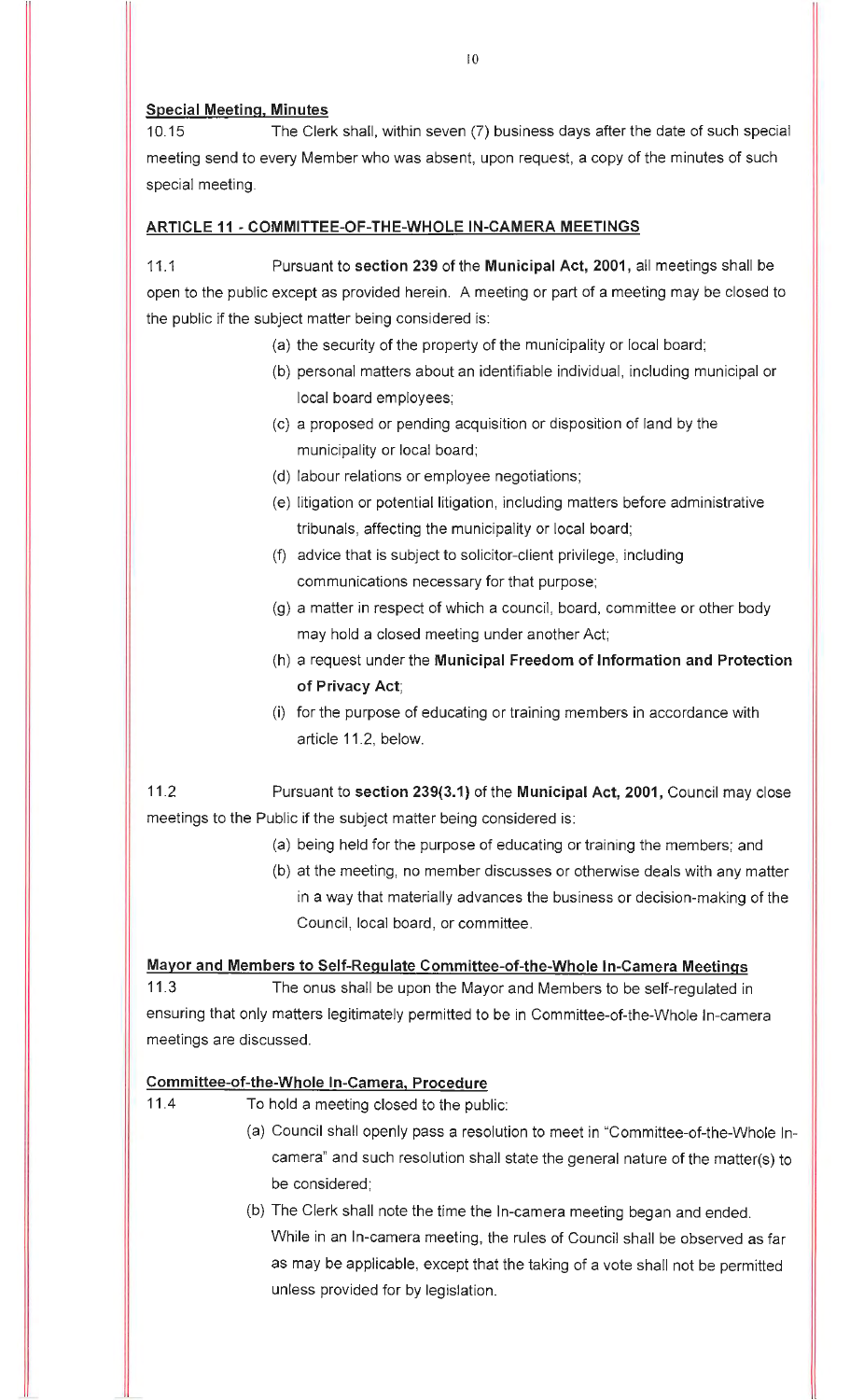### **Committee-of-the-Whole, In-Camera, Chair**

11.5 A resolution of Council to go into Committee-of-the-Whole In-camera shall state that the Mayor or other Member shall be Chair of the Committee-of-the-Whole In-camera.

### **Committee-of-the-Whole, In-Camera, Arise Without Report**

11.6 A motion in Committee-of-the-Whole In-camera to arise without report shall always be in order and shall take precedence over any other motion; and shall be decided without debate.

### **Committee-of-the-Whole, In-Camera, Arise and Report**

11 .7 Any motion in Committee-of-the-Whole In-camera to arise and report shall be decided without debate.

### **Committee-of-the-Whole In-Camera Meeting, Minutes**

11.8 The Clerk shall record minutes of In-camera meetings, in accordance with **section 239(7)** of the **Municipal Act, 2001,** and will present the minutes to Council at an ensuing In-camera meeting for confirmation.

### **Committee-of-the-Whole In-Camera Meeting, Approving Directions**

11.9 The Confirmatory By-law of the Corporation is deemed to authorize the directions of Council in a Committee-of-the-Whole In-camera meeting.

## **Committee-of-the-Whole In-Camera Meeting, Confidentiality**

11.10 All deliberations and information and documentation received or taken while in a Committee-of-the-Whole In-camera meeting shall remain confidential. The final results of deliberations and such information and documentation may only be made public by the Clerk when such disclosure is authorized by Council, or authorized by legislation or legislative authority. All Members shall comply with Section 5 - Confidentiality of Policy HUM-001-0031 being the Code of Conduct for Members of Council.

## **ARTICLE 12 - NOTICE OF MOTION**

12.1 A notice of motion is a written introduction of intent to Council to consider a motion at its next meeting. A notice of motion may be presented verbally at one regular Council meeting that the issue will be introduced by motion at the next or subsequent regular Council meeting for consideration by Council. Notice shall also be deemed duly given if same is provided in writing to the Clerk no later than noon of the Monday the week prior to a regular Council meeting and reviewed by the Clerk and reproduced in the next or subsequent regular Council Agenda. The right to move a notice of motion shall be deemed to be that of the Member who introduced the Notice with the following limitations:

- (a) At the regular meeting following the notice of motion being presented verbally, the Member who presented said notice will have the right to move the notice as a motion for debate. If the notice of motion is not moved at said meeting or the next regular meeting or unless withdrawn voluntarily by the mover before that time, the Clerk shall remove the Notice from any future agenda;
- (b) However, the member who introduced the Notice of Motion may, after a six (6) month period, re-introduce the same Notice of Motion.

12.2 All Notice of Motions referred or deferred at a Council Meeting shall be reintroduced at a future Council Meeting.

11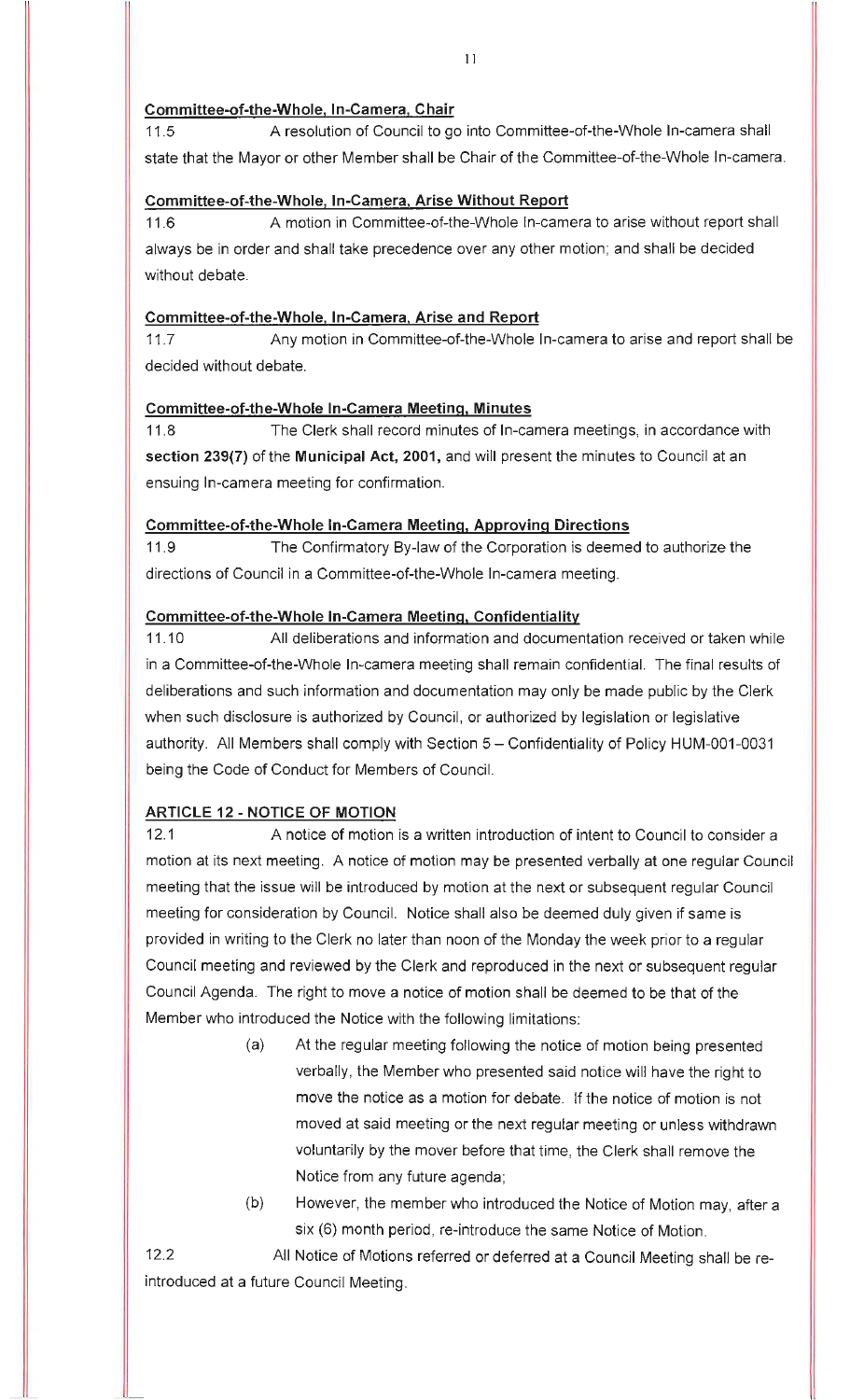## **ARTICLE 13 - MOTIONS**

### **Motions, Moving of**

13.1 At a meeting of Council, every motion or resolution shall be in writing and when duly moved and seconded and stated by the Chair or Clerk shall be open for consideration and deemed to be in possession of the Council but may be withdrawn at any time before the vote with the unanimous consent of Council.

## **Motions, Contrary to Rules**

13.2 Whenever the Chair is of the opinion that a motion offered to the Council is contrary to law or the rules and privileges of the Council, he/she shall apprise the Members thereof before ruling the question out of order, and quote the law or rule of authority applicable to the case without argument or comment thereon.

## **Motions, Out of Order**

13.3 A motion at a regular meeting respecting any issue or matter which does not appear on the agenda of that meeting shall be ruled out of order unless added to the Agenda in accordance with Article 7.2 herein.

### **Motions, Precedence for Debate**

13.4 When a question is under debate, no motion shall be received unless it be a motion,

- (1) for adjournment;
- (2) for the previous question (call the question);
- (3) to lay on the table (postpone indefinitely);
- $(4)$  to defer;
- (5) to refer; or
- (6) to amend;

which shall have precedence in the order in which they are named. Motions (1) to (5) shall be decided without debate except in (3), (4) and (5), where discussion as to appropriateness of time and place shall be allowed.

#### **Motions, To Table**

13.5 When a motion to table prevails, the question so delayed may be called up at any subsequent meeting, by a motion, as unfinished business.

#### **Motions, Point of Order**

13.6 The Member shall clearly state the Point of Order that he/she wishes to raise.\_ When the Chair is called on to decide a Point of Order, he/she shall state the rule or authority applicable to the case and such decision is final unless successfully challenged without debate by a majority of Members present.

## **Motions, Point of Personal Privilege/Point of Privilege**

13.7 The Member shall clearly state the Point of Personal Privilege/Point of Privilege and the statement or issue which he/she wishes to correct, or explain circumstances he/she believes affect him/herself adversely; whereas, a Point of Privilege may be an issue that reflects improperly upon Council or the City as a whole or a matter that may affect the ability of the Council to carry out its business effectively and efficiently. Questions of privilege can be raised immediately after a Member feels his or her right or privileges have been infringed on, as long as no speaker is interrupted.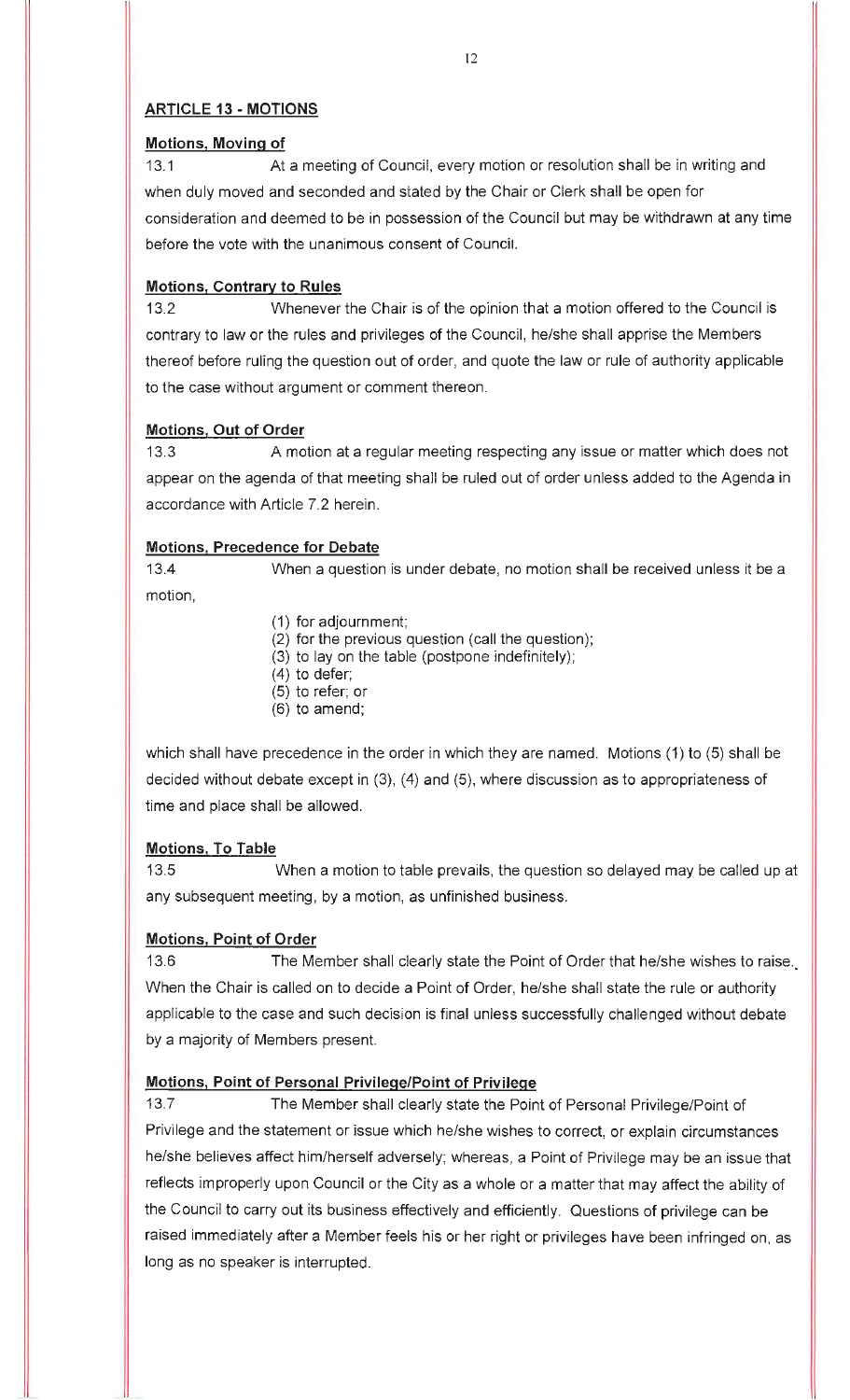#### **Motions, Speaking on**

13.8 No Member shall speak more than twice on the same question, without leave of Council, except in explanation of a material part of his or her speech which may have been misconceived, but in no event shall he/she introduce a new matter. The above notwithstanding, debate by any one Member on any one item shall be limited to not more than 5 minutes, including staff responses to the question of the Member. The mover or in his/her place, the seconder of a resolution will be given the opportunity to open and to close debate on a motion. Should a Member other than the mover or seconder wish to speak first to a motion, the Chair shall ask the mover and seconder if they are willing to yield the floor. The City Manager may, for expediency and clarity, comment on matters before Council, as recognized by the Chair.

#### **Motions, Interruption of Putting the Question**

13.9 When the Chair is putting a question, no Member shall interrupt him/her, except to raise a question of order, nor shall any Member walk across or out of the room.

#### **Motions, Voting**

13.10 Every Member present, who has not declared a pecuniary interest, shall have one vote on any motion. If a member abstains from voting is deemed to be a vote in opposition. 13.11 The Mayor is only required to vote on matters to break a tie or when a recorded vote has been requested by a member of Council.

#### **Motions, Challenge the Chair**

13.11 If a Member disagrees with a decision/ruling of the Chair, he/she shall immediately following the decision of the Chair state that he/she wishes to Challenge the decision of the Chair. The Challenge is not debatable and only the giving of reasons for the Challenge is permitted. A motion to Challenge the Chair requires a seconder. The Chair shall state clearly the ruling at issue and state the reasons for his/her ruling and pose the question to the Members: "Shall the decision of the Chair be upheld?". Members voting in favour agree with the decision of the Chair. Members voting in opposition do not agree with the decision of the Chair. A tie vote in this situation sustains the decision of the Chair. The Chair may vote to create a tie, thus sustaining his or her decision. After the result of the vote is announced by the Chair, the Chair shall resume the business of Council, accordingly.

#### **ARTICLE 14 - AMENDMENTS TO MOTIONS**

#### **Order of Considering Amendments**

14.1 All amendments shall be put in the reverse order in which they are moved, except in filling in blanks, when the longest time and the largest sum shall be put first.

#### **Amendments, Deciding and Withdrawing**

14.2 Every amendment shall be made in writing and be decided upon or withdrawn before the main motion is put to a vote.

#### **Amendments, Amount Allowed**

14.3 Only one amendment shall be allowed to an amendment and any amendment more than one must be to the main motion.

#### **ARTICLE 15 - BY-LAWS**

### **General**

15.1 Every proposed by-law shall receive first, second, and third readings prior to it being passed. All three readings may take place at the same meeting, unless otherwise required by statute.

13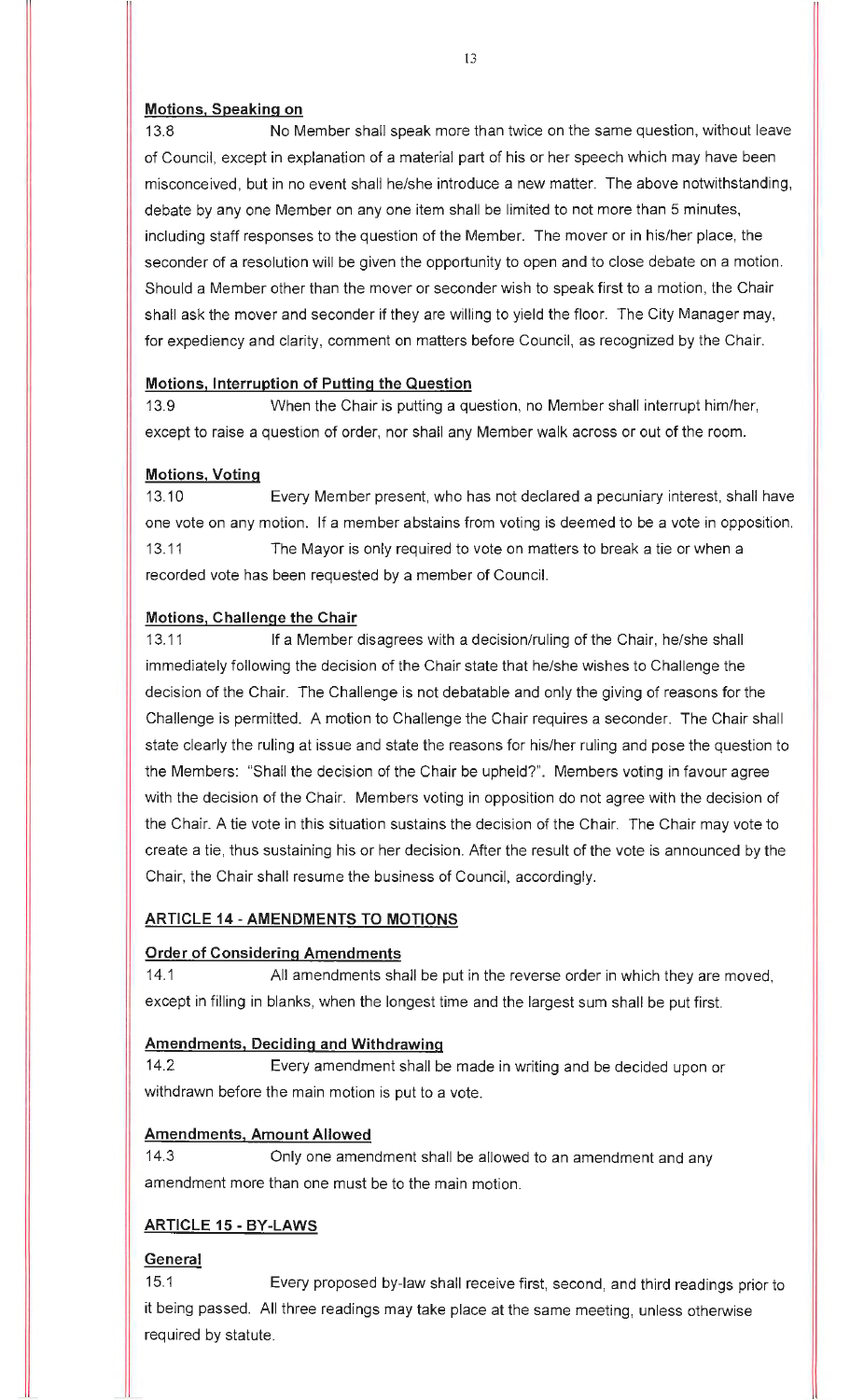15.2 No proposed by-law shall be passed except by the vote of the majority of Council or by such vote as may be required otherwise.

### **Confirmatory By-law**

15.3 By-laws of the City must comply with various legislative requirements, and specific provisions of various legislation require Council to act by by-law. Although it is not always practical to prepare a by-law for each and every particular circumstance, a Confirmatory By-law (also known as the Ratification By-law) shall serve as authorization to capture all items and actions before Council that would not require a comprehensive and unique by-law. The Confirmatory By-law shall even temporarily hold a by-law being passed at a later date by comprehensive by-law to enable preliminary actions to occur, unless specifically stated to the contrary in the resolution. The Confirmatory By-law shall be the final order of business preceding adjournment and shall take place no later than immediately prior to Curfew.

### **Effect of Resolution/By-law**

15.4 No resolution enacting a By-law passed by Council shall be deemed invalid or improperly passed by reason of the fact that such by-law, resolution, or accompanying communications or schedule or any part thereof was not read a first, second and third time (or read in full), provided all the members present determine to dispense with any of the readings or complete readings of the said by-law or resolution or any part thereof.

### **ARTICLE 16 - RECORDED VOTES AND SECRET BALLOTS**

#### **General**

16.1 If a member present at a meeting at the time of a vote requests immediately before or after the taking of a vote that the vote be recorded, each Member present, except a Member who is disqualified from voting by an Act, shall announce his or her vote openly and the clerk shall record each vote.

#### **Recorded Votes**

16.2 Members shall always take their places when a recorded vote is called.

#### **Secret Ballot Not Allowed**

16.3 No vote shall be taken by ballot or by any other method of secret voting, except as otherwise provided, by the **Municipal Act, 2001,** as amended.

## **ARTICLE 17 - RECONSIDERATION OF A DEFEATED RESOLUTION OR BY-LAW**

17.1 No resolution or by-law of Council previously voted upon and defeated shall during the subsequent twelve (12) month period be re-introduced, debated or re-voted upon;

- (i) where, by statute, an appeal or other remedy of the same is available, or
- (ii) after two subsequent regular meetings of Council have been held and unless a motion to **reconsider** same has been approved by a two-third majority vote of those Members present at either of such Council meetings.

17.2 A motion to reconsider must be brought forward by a Member who voted in opposition to the resolution or by-law.

17.3 The basis of this Article 17, is Bourinot's Rules of Order, section 37, which states that: procedures are sometimes provided not only for rescinding a motion that has been adopted, but also for reconsidering a motion that failed. A reconsideration rule usually requires advance notice in writing that a question will be reconsidered at the next meeting. The provision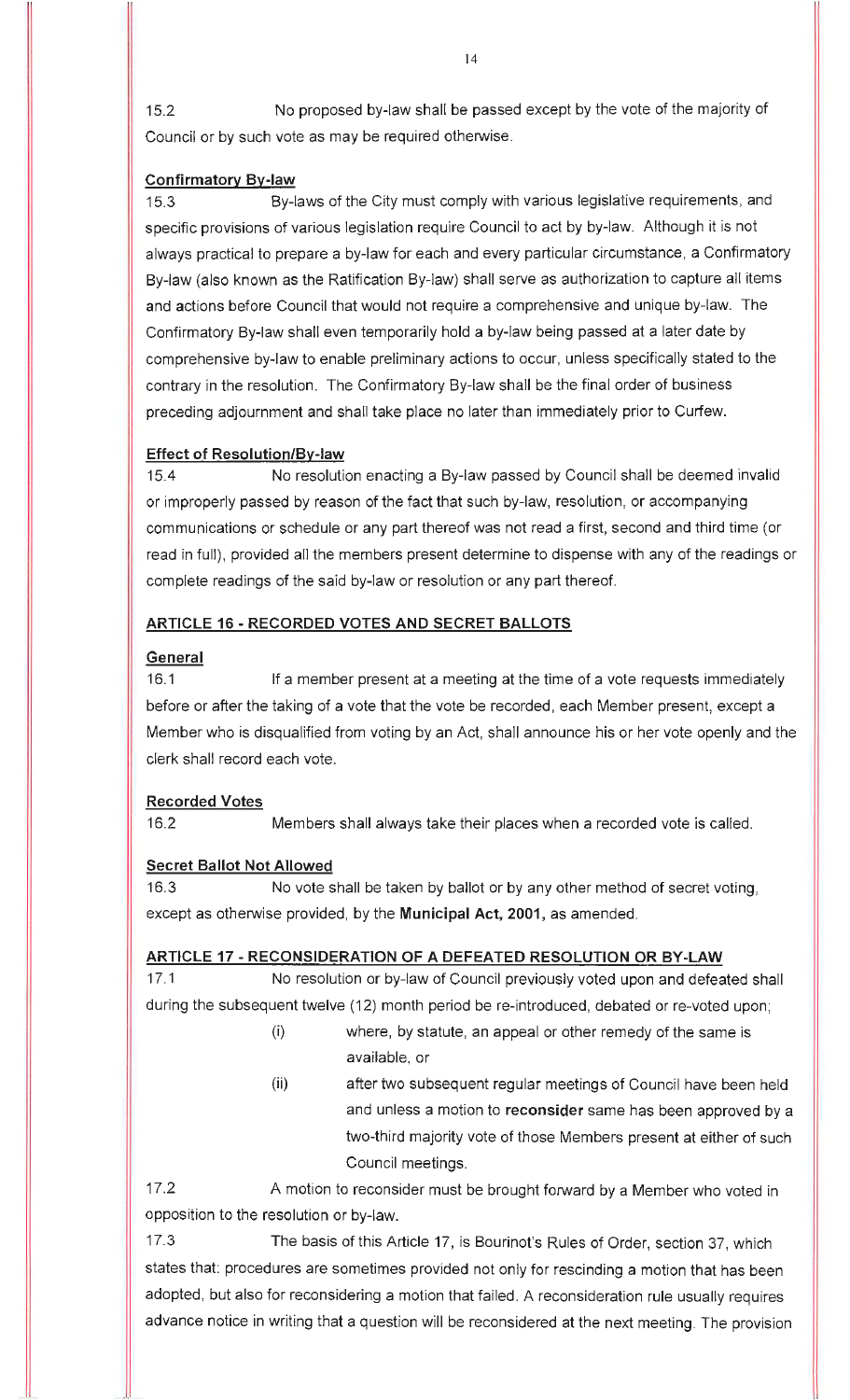is a useful one, in that conclusions occasionally may have reached too hastily or on the basis of inadequate information, and a later review may well be in the general interest. However, reconsideration should not be allowed except upon due notice and formal motion, and it is customary to insist on a two-thirds majority vote on a motion to reconsider.

#### **ARTICLE 18 - RESCINDING A RESOLUTION OR BY-LAW PASSED**

18.1 No resolution or by-law of Council previously voted upon and passed shall during the subsequent twelve (12) month period be re-introduced, debated or re-voted upon;

- (i) where, by statute, an appeal or other remedy of the same is available, or
- (ii) after two subsequent regular meetings of Council have been held and unless a motion to **rescind** same has been approved by a two-third majority vote of those Members present at either of such Council meetings.

18.2 A motion to rescind must be brought forward by a Member who voted in favour of the resolution or by-law.

#### **ARTICLE 19 - CONDUCT AT MEETINGS**

#### **Address the Chair**

19.1 Every Member when speaking shall address himself/herself through the Chair.

#### **Chair Identifies Speaker**

19.2 The Chair shall recognize Members who wish to speak to a matter. Once recognized, the Member may speak to the matter in accordance with Article 13.8 herein.

## **ARTICLE 20 - EFFECTIVE DATE/REPEAL OF BY-LAW**

20.1 This by-law shall come into full force and take effect on the 17<sup>th</sup> day of January, 2017.

20.2 That By-law 2013-126 shall be and the same is hereby repealed upon the effective date of this by-law.

READ A FIRST, SECOND AND THIRD TIME AND PASSED BY COUNCIL THIS 17TH DAY OF **JANUARY, 2017.** 

 $MAYOR$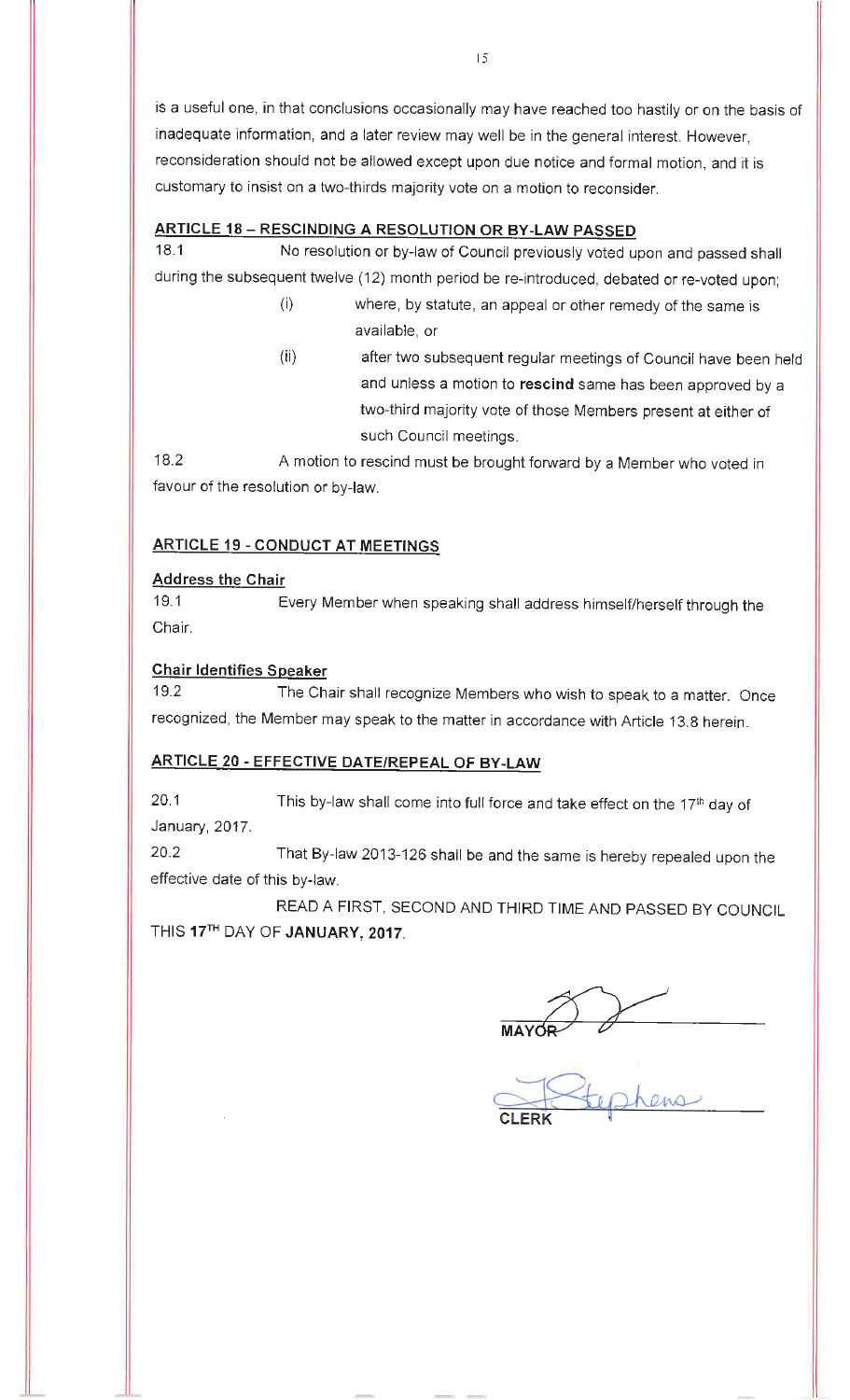# **CITY OF WELLAND**

# **POLICY**

**Policy Title:** Delegations to Council/General Committee

**Policy Number:** GOV-001-0002

**Date of Approval:** January 17, 2017

**Lead Role:** City Clerk **Support Role:** Deputy Clerk

**Cross Reference: By-law 2017-06 Mext Review Date:** 

**Council File Number:** 05-28

### **Policy Statement:**

The City of Welland welcomes delegations wishing to appear before City Council/General Committee, however due to time restrictions to attend to all business before Council/General Committee on any given date, the Clerk shall prioritize requests for delegations as follows:

| <b>First Priority:</b>  | No more than five (5) delegations per meeting                                                                                                                                         |  |  |
|-------------------------|---------------------------------------------------------------------------------------------------------------------------------------------------------------------------------------|--|--|
| <b>Second Priority:</b> | Delegations required by legislation to be heard under specific<br>sections of the Planning Act or Municipal Act, 2001, or other<br>legislation under the municipality's jurisdiction. |  |  |
| Third Priority:         | Delegations related to agenda items that meeting.                                                                                                                                     |  |  |
| Fourth Priority:        | Urgency (as determined by Clerk).                                                                                                                                                     |  |  |
| Fifth Priority:         | Community interests to announce events (i.e. food drive).                                                                                                                             |  |  |
| Sixth Priority:         | Relativity of topic to Council's authority.                                                                                                                                           |  |  |

When a delegation cannot be scheduled due to the priorities established by this policy, the following alternatives will be offered by the Clerk:

- Schedule to first available General Committee Meeting.
- Schedule to first available Council Meeting.
- Schedule to time where report is to be discussed if applicable and timely.
- 1. The delegation is required to submit a written request including name, address and phone number (to be reached during the day) as well as a brief explanation of the issue to be addressed and the desired action of Council/General Committee on the issue. The request must be received by the Clerk's Department no later than 4:00 p.m. on the Tuesday the week before the meeting. Failure to provide the required information on time will result in a loss of privilege to speak before Council/General Committee.
- 2. It would also be advisable to forward, to the Clerk's Department by the Tuesday deadline, a copy of all written materials, PowerPoint presentations and media files to be discussed with Council/General Committee. The Clerk will ensure that all materials will be included in the Agenda packages for the Councillors and appropriate staff.
- 3. If the delegation intends to read from a prepared text, a copy of this text must be filed with the City Clerk for City records.
- 4. Should the delegation choose to present additional written materials at the meeting, twenty-two (22) copies should be made available for distribution.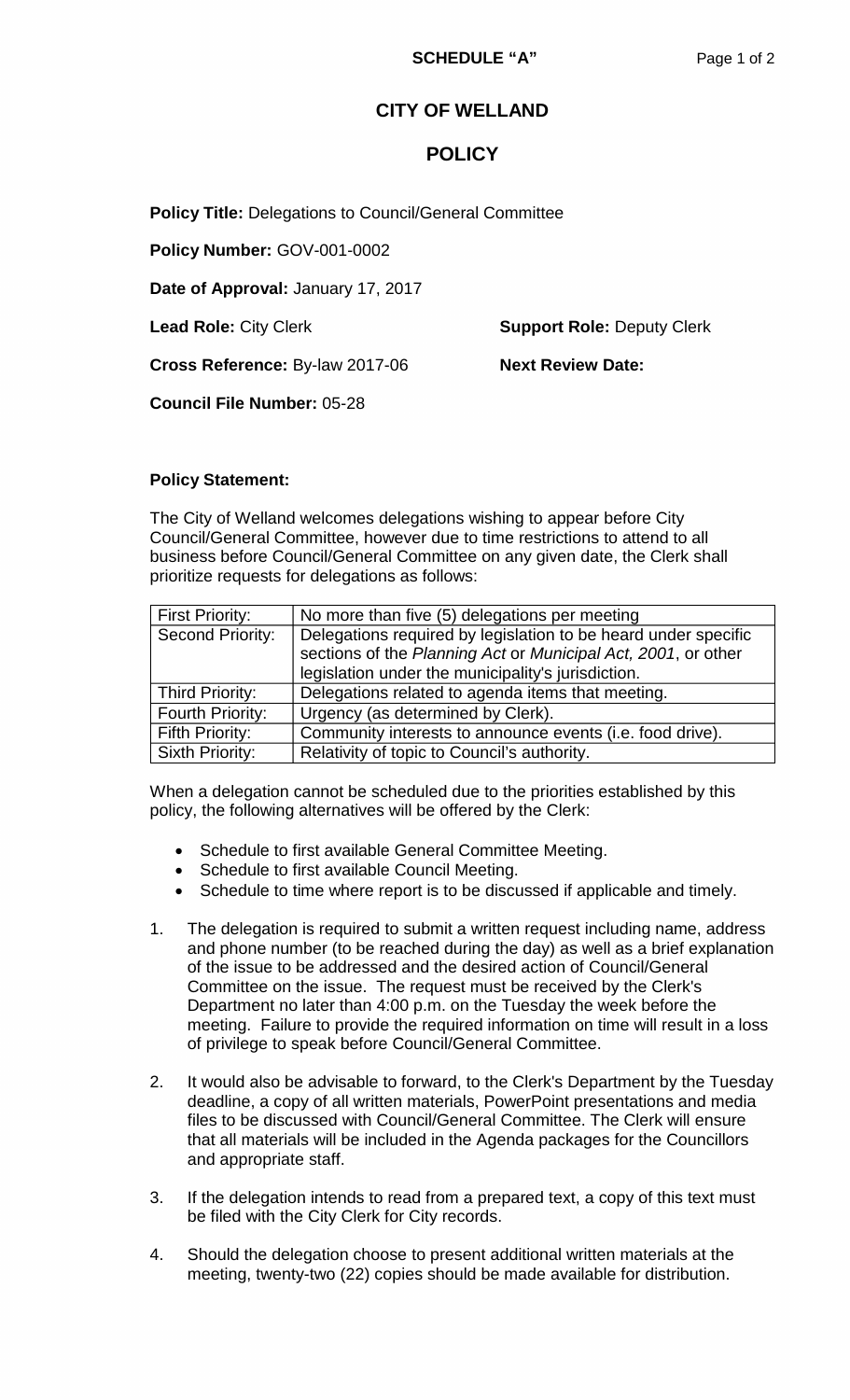- 5. Delegations will not be permitted to speak to Council/General Committee on any matter requiring a reconsideration vote of Council prior to Council voting to reconsider.
- 6. Delegations will be heard at the commencement of the meeting in the order they appear on the Agenda. Presentations will be limited to ten (10) minutes in length. At the conclusion of the presentation, members of Council/General Committee will be given an opportunity to question the delegation and seek clarification from either the delegation or staff. As a general rule five (5) minutes will be provided for questions of clarification for a total allotment of fifteen (15) minutes per delegation.
- 7. If Council/General Committee is satisfied that all reports and information pertaining to the subject have been presented, a decision will be made immediately following the presentation. However at a meeting where time is limited Council/General Committee will try to utilize the fifteen (15) minute rule for each delegation. If additional time is needed beyond the fifteen (15) minutes for debate by Council/General Committee, the matter will be referred to an appropriate time later in that meeting or another specific meeting.
- 8. The decision of Council/General Committee will be made in public usually while the delegation is present subject to Clause 7 above. The Clerk will confirm, in writing, the decision of Council/General Committee to the spokesperson designated in the original request for the delegation.
- 9. A delegation wishing to meet with Council "In Camera" will be permitted, provided the reasons for requesting such a meeting falls within the guidelines established by the Procedural By-law of Council.
- 10. Delegations failing to appear at their scheduled time will not be given further opportunity on the same subject unless a valid reason is provided prior to the original absence.
- 11. The ability for the public to speak to its government is a privilege granted by the respective government authority to its constituents in a manner the government chooses. The above notwithstanding, tradition has been (particularly at the local government level) to allow some form of deputation within a prescribed set of rules under a Procedural By-law authorized by the *Municipal Act, 2001*. Those rules should maintain the notice of privilege and the ability of a Chair to restrain anyone who abuses that privilege.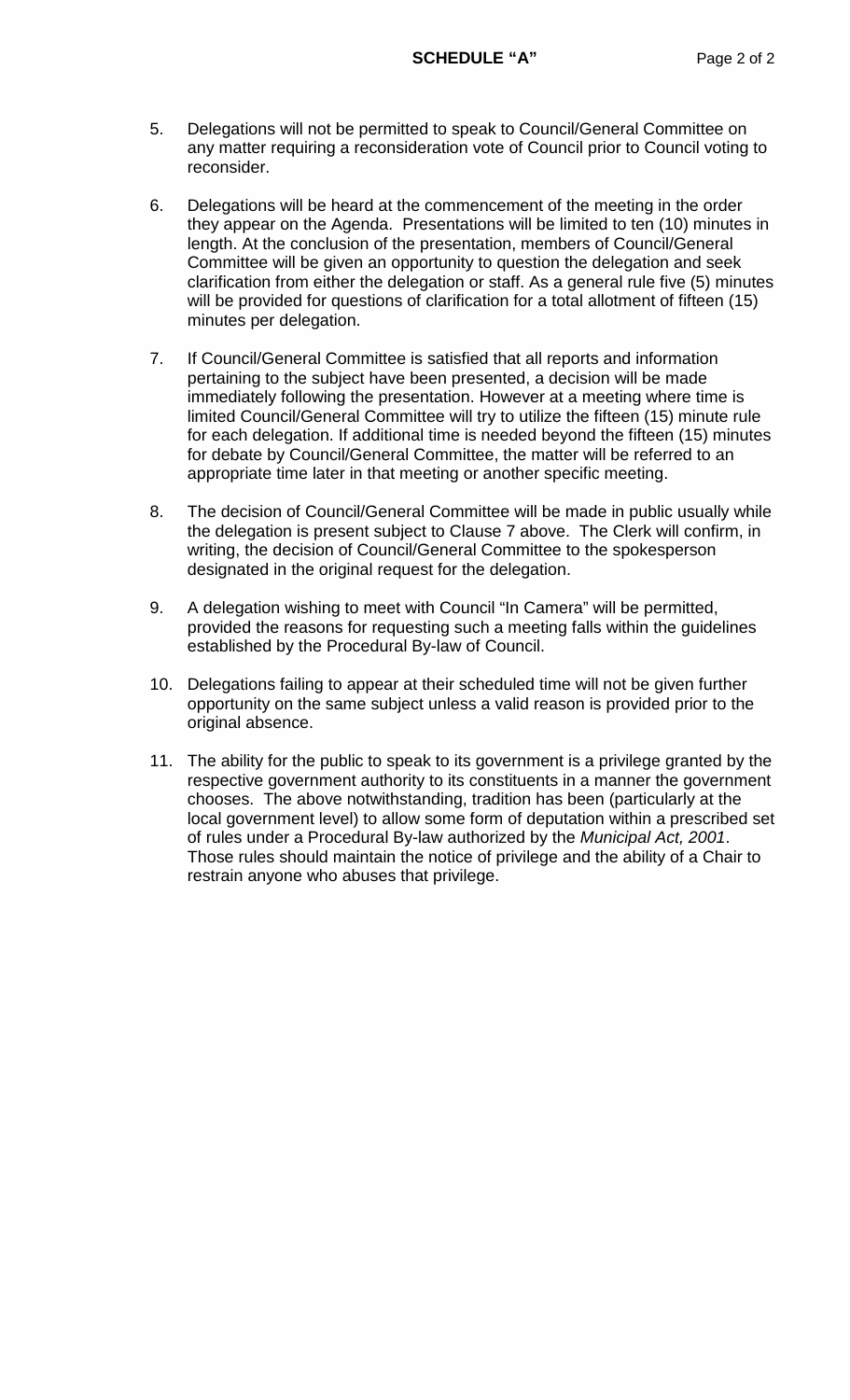# **Schedule "B" - Order of Business for Regularly Scheduled Meetings of Council**

- 1. COMMITTEE-OF-THE-WHOLE (IN-CAMERA)
- 2. ARISE FROM COMMITTEE-OF-THE-WHOLE (IN-CAMERA)
- 3. OPEN COUNCIL MEETING
	- 1. NATIONAL ANTHEM
	- 2. OPENING REMARKS
	- 3. ADDITIONS/DELETIONS TO AGENDA
	- 4. ADOPTION OF MINUTES
	- 5. CALL UPON THE CITY CLERK TO REVIEW COMMITTEE-OF-THE-WHOLE (IN-CAMERA) ITEMS TO BE ADDED TO BLOCK
	- 6. DISCLOSURES OF INTEREST
	- 7. COUNCILLORS TO DETERMINE AGENDA ITEMS AND BY-LAWS TO BE REMOVED FROM BLOCK FOR DISCUSSION IN COMMITTEE-OF-THE-WHOLE (OPEN)
- 4. ORAL REPORTS AND DELEGATIONS
	- 1. PRESENTATIONS
	- 2. LEGISLATED PUBLIC HEARINGS/MEETINGS
	- 3. DELEGATIONS
	- 4. AGENCIES, BOARDS, COMMISSIONS, AND COMMITTEE REPORTS
- 5. COMMITTEE-OF-THE-WHOLE (OPEN) TO DISCUSS ITEMS REMOVED FROM AGENDA BLOCK
- 6. BY-LAWS REMOVED FROM BLOCK
- 7. NOTICES OF MOTION
	- 1. COUNCILLOR MATTERS DISCUSSED WITH STAFF FOR REPORTING PURPOSES
	- 2. NOTICES OF MOTION (PREVIOUSLY SUBMITTED FOR DISCUSSION)
	- 3. CALL FOR NOTICES OF MOTION (FOR INTRODUCTION AT THE MEETING)
- 8. CORPORATION REPORTS
	- 1. MAYOR'S REPORT
	- 2. CITY MANAGER'S REPORT
- 9. CONFIRMATORY BY-LAW
- 10. ADJOURNMENT

NOTE: The above order of proceedings for regularly scheduled Council meetings is a guideline and may be altered from time-to-time by the Mayor or Clerk to accommodate scheduling and unforeseen circumstances.